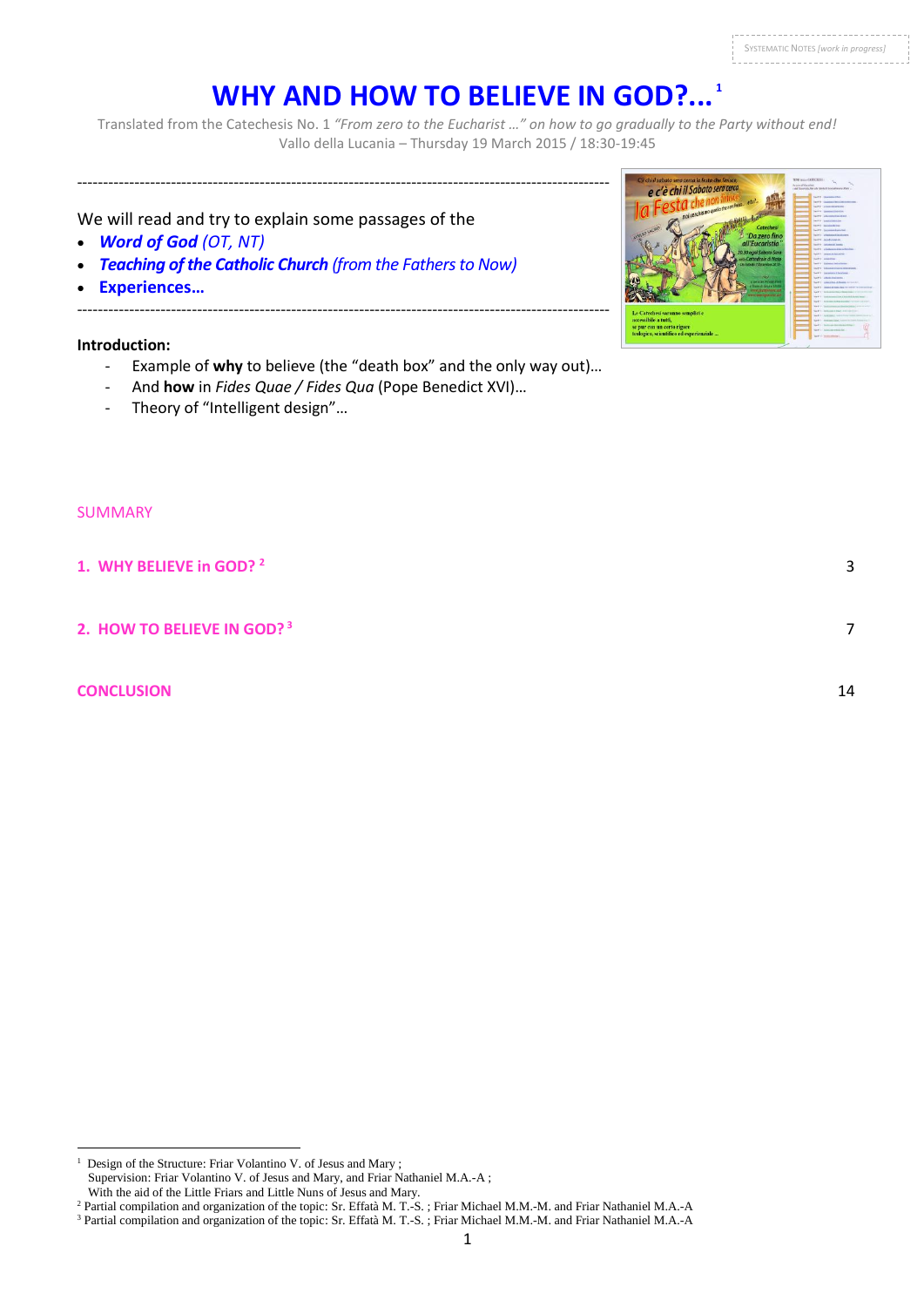#### **1. WHY BELIEVE IN GOD?**3

- *O.T. - Believe in God to reach the blessed Immortality and eternal glory for which He created us (Wis 2:1-2, 6- 7, 21-23; 3:1-9; Dn 7:27; Ps 34:12-13)*
	- *- Believe in God to stand firm (Is 7:9b)*
- *N.T. - Without faith it is impossible to be pleasing to God (Heb 11:6)*
	- *- Faith is the Foundation of our spiritual life (Jude 1:20)*
	- *- Believe in & know God to be saved, resurrected, blessed (Luke 1:45; Mark 16:16; John 11:25; 17:3; 6:40)*
	- *- Believe in God to reach the reality of which earthly feasts are only a shadow (Col 2:16-17)*
	- *- God created us so that we would seek for Him (Acts 17:26-28)*
- *Fathers - St. Justin faced martyrdom because he was most certain of receiving a suitable reward in heaven (Acts of the Martyrdom of St. Justin and Companions)*
	- *- Our heart is restless until it rests in God (St. Augustine of Hippo)*
- *Medieval - We need to believe in God because He is our Creator and the highest good (St. Catherine of Siena)*
- *Modern - We need to believe in and know God in order to truly know ourselves (St. Teresa of Avila)*
- *Postmod. - There is an emptiness in your heart if you do not (believe in and) love God (St. John Bosco)*
	- *- Faith gives a response to the anxiety of man about his future (Vatican Council II)*
	- *- "Only in God will he find the truth and happiness he never stops searching for" (CCC)*
	- *- We need to believe in God to be fully saved by Him (CCC)*
	- *- A world without God is a world without meaning (Benedict XVI)*
- *Pers. Exp. - Why believe in God – to put it simply? (Friar Volantino Verde)*
	- *- See the little illustration on the Green Flyer... (Anonymous)*

## **2. HOW TO BELIEVE IN GOD?** 7

| O.T.     | - The temptation of foolishness and possible solutions on how to rise to the understanding that God exists           |
|----------|----------------------------------------------------------------------------------------------------------------------|
|          | (Ps 14:1; 53:1; Wis 13:1-9; Eccl 11:5; Sir 17:7; Is 11:2)                                                            |
|          | - Seek for God also through the testings, signs, and wonders that He gives (Deut 4:34; 7:19; 29:2; Is 7:11;          |
|          | Judg 6:17; Ps 85:16-17)                                                                                              |
|          | - Pay attention to different ways that God uses to speak to us (cf. Job 33:13-14ff)                                  |
|          | - Seek God and find Him, abandoning the wicked way and trusting in His mercy (Is 55:6-7)                             |
|          | - Seek God with all your heart (Jer 29:13-14)                                                                        |
| N.T.     | - Seek and find - also signs and many proofs (Luke 11:9; Cf. Matt 7:7; John 6:26-27; 4:48; Acts 1:3)                 |
|          | - Other rational solutions: how to rise to the understanding that God exists, overcoming the temptation              |
|          | of foolishness (Rom 1:20-23)                                                                                         |
|          | - How can they believe in Godif no one announces Him? (Rom 10:14)                                                    |
| Fathers  | - Miracles, both extraordinary and ordinary (natural), lead us to God (St. Augustine of Hippo)                       |
|          | - Reasoning does not create truths but discovers them (Ibid.)                                                        |
| Medieval | - The ontological proof of St. Anselm on the existence of God (St. Anselm of Aosta)                                  |
|          | - The 5 proofs of the existence of God - by St. Thomas Aquinas (St. Thomas Aquinas)                                  |
| Modern   | - Miracles and signs of God increase our faith so we do not drown (St. Ignatius of Loyola, St. Teresa of Avila)      |
| Postmod. | - With reason alone one can rise to an understanding that God exists (Pope Gregory XVI, Vat. Council I)              |
|          | - Miracles, Prophecies and other most certain signs are motives of credibility (Vat. Council I, CCC)                 |
|          | - But with reason alone it is not possible to explain many mysteries of God (Vatican Council I)                      |
|          | - The prophecies of Our Lady of Fatima and their striking and precise fulfillment                                    |
|          | - Confirmation: With reason alone one can rise to the <i>understanding</i> that God exists (Pius XI, Vat. Counc. II) |
|          | - There is a foundation which holds me up precisely because I am not the one who made it (J. Ratzinger)              |
|          | - We must ask what things are like in and of themselves in order to reach the truth (Ibid.)                          |
|          | - Faith and listening: How, therefore, do we believe? (St. John Paul II)                                             |
|          | - The hearing of faith calls for discipleship, following after the Good Shepherd (Pope Francis)                      |
|          | - "Seeing the signs of Jesus leads to faith" and "Faith leads to a deeper vision" (Ibid.)                            |
|          | - Believing, hearing and seeing becomes possible with Jesus: the Word made flesh (Ibid.)                             |
|          | - Faith and Reason both come from God and cannot contradict each other (Ibid.)                                       |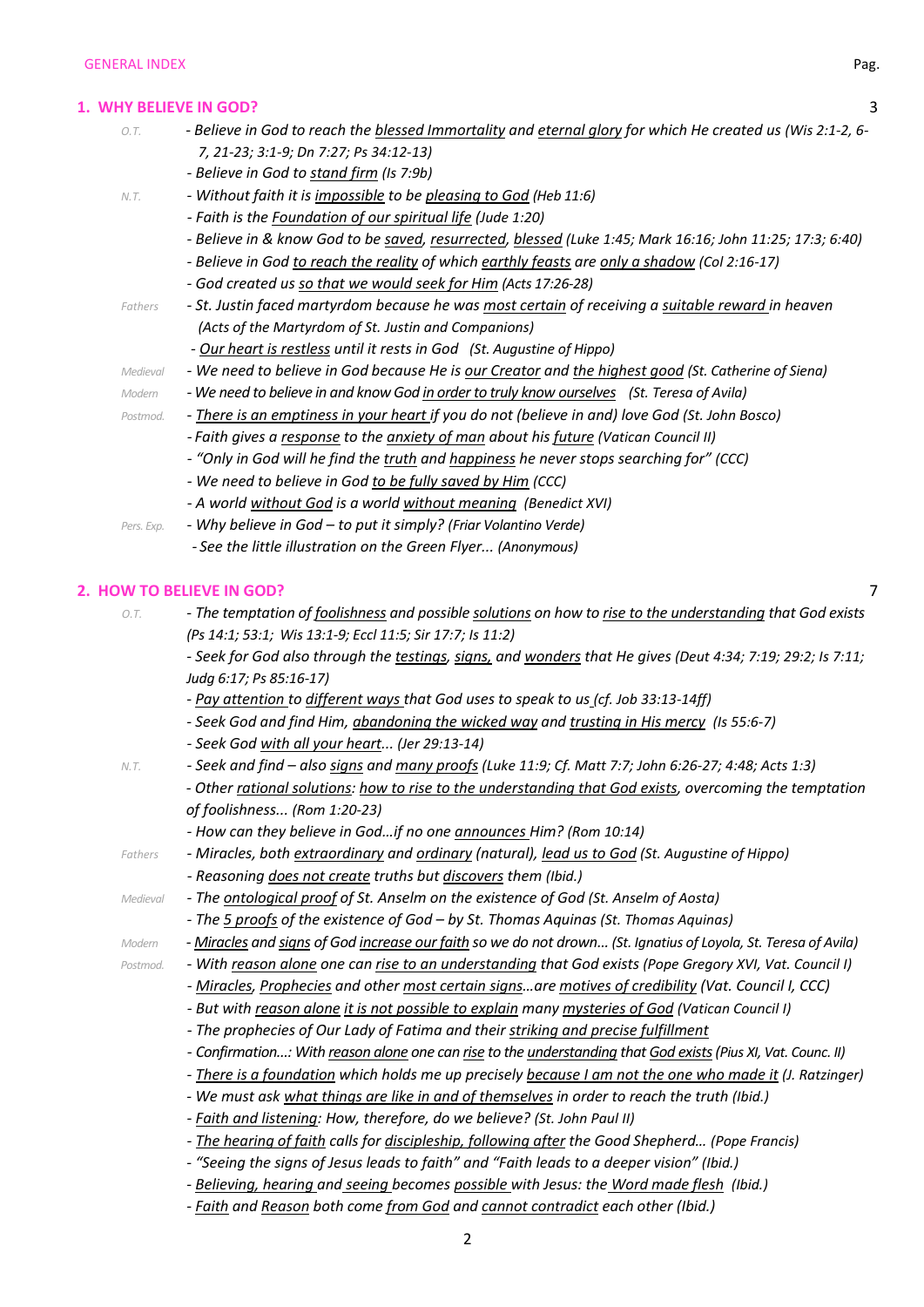- *Pers. Exp. - The experience of PRAYER*
	- *- The Shroud of Turin*
	- *- The Eucharistic Miracles of Lanciano, Cascia and Siena*
	- *- The Wonder of Guadalupe*
	- *- The story of the mechanic and the cow…*
	- *- The Glorious Vision of Friar Volantino and, six months later, the surprising homily of a priest...*
	- *- The story of the desert fathers: the young man who had to search for God like the air he breathed…*
	- *- The man who reflected on the existence of God through so many young lives given to the Lord…*
	- *- Dig and dig, and you will find a treasure…*
	- *- The example of the orange, the intelligent man, and the earth which lacks intelligence…*
	- *- Example of the chair (or theory of intelligent design)*
	- *- The story of the old man of the villa in Noto, when some brothers were hitchhiking to Avola*
- *Fam. Ppl. - The regularity, beauty, and order of nature testifies to their intelligent source (M. T. Cicero)*
	- *- The artificer who is able to do what man cannot should be identified as the divinity (Ibid.)*

#### **3. CONCLUSION** 14

- *Stories - The story of the two scientists and the model of the universe...*
	- *- The story of the barber, regarding the existence of God…*
- *Summary - Intelligence is a gift of the Holy Spirit (Cf. Is 11), and should be used sensibly...*
	- *- Read and give the Green Flyer*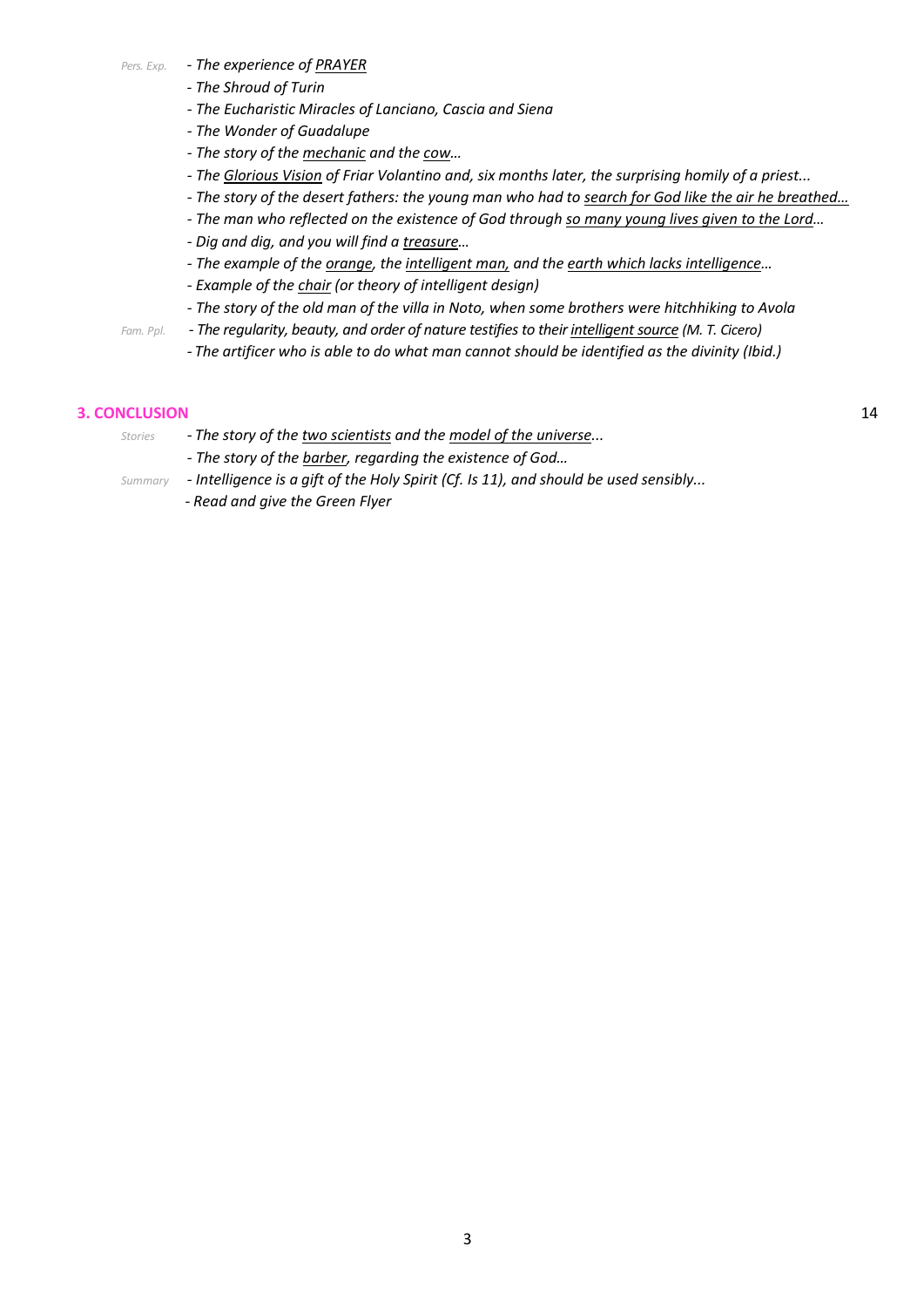## **1. WHY BELIEVE IN GOD?**

## **Word of God**

#### **OLD TESTAMENT**

**BELIEVE IN GOD TO REACH THE BLESSED IMMORTALITY AND ETERNAL GLORY FOR WHICH HE CREATED US**

 *"For, not thinking rightly, [the wicked] said among themselves: 'Brief and troubled is our lifetime; there is no remedy for our dying, nor is anyone known to have come back from Hades. For by mere chance were we born, and hereafter we shall be as though we had not been; because the breath in our nostrils is smoke, and reason a spark from the beating of our hearts…Come, therefore, let us enjoy the good things that are here, and make use of creation with youthful zest. Let us have our fill of costly wine and perfumes, and let no springtime pass us by….These were their thoughts, but they erred; for their wickedness blinded them, and they did not know the hidden counsels of God, neither did they count on a recompense for holiness nor discern the innocent souls' reward. For God [created man for IMMORTALITY]; in the image of his own nature he made us."* 

*(Wis 2:1-2, 6-7, 21-23) [bracket translated from the Italian, CEI 1974]*

- *"The souls of the righteous are in the hand of God, and no torment shall touch them. They seemed, in the view of the foolish, to be dead; and their passing away was thought an affliction and their going forth from us, utter destruction. But they are in peace. For if to others, indeed, they seem punished, yet is their hope full of IMMORTALITY; chastised a little, they shall be greatly blessed, because God tried them and found them worthy of himself. As gold in the furnace, he proved them, and as sacrificial offerings he took them to himself. In the time of their judgment they shall shine and dart about as sparks through stubble; they shall judge nations and rule over peoples, and the LORD shall be their King forever. Those who trust in him shall understand truth, and the faithful shall abide with him in love: Because grace and mercy are with his holy ones, and his care is with the elect." (Wis 3:1-9)*
- *"Then the kingship and dominion and majesty of all the kingdoms under the heavens shall be given to the people of the holy ones of the Most High, whose kingship shall be an everlasting kingship, whom all dominions shall serve and obey." (Dan 7:27).*
- *"Come, children, listen to me; I will teach you fear of the LORD. Who is the man who delights in life, who [longs for length of days, to enjoy what is good]" (for all eternity - cf. Ps 21:4)? (Ps 34:12-13) [bracket translated from the Italian, CEI 1974]*

*- "To live without end, and not (ever – cf. John 8:51) see the tomb?" (cf. Ps 48:10) [translated from the Italian, CEI 1974]*

## **BELIEVE IN GOD TO STAND FIRM**

*"Unless your faith is firm, you shall not be firm!" (Is 7:9b)*

## **NEW TESTAMENT**

## **WITHOUT FAITH IT IS IMPOSSIBLE TO BE PLEASING TO GOD**

 *"Without faith, it is impossible to please him, for anyone who approaches God must believe that he exists and that he rewards those who seek him." (Heb 11:6)*

**FAITH IS THE FOUNDATION OF OUR SPIRITUAL LIFE**

*"Build your spiritual building upon your most holy Faith" (Jude 1:20) [translated from the Italian, CEI 1974]*

**BELIEVE IN AND KNOW GOD TO BE SAVED, RESURRECTED, AND BLESSED**

- *"Blessed are you who believed…" (Luke 1:45).*
- *"Whoever believes and is baptized will be saved; whoever does not believe will be condemned." (Mark 16:16)* That is: *condemned* to pay for their own sins (if we are speaking about an altruistic person).
- *"Jesus told her, "I am the resurrection and the life; whoever believes in me, even if he dies, will live."*

o *(John 11:25)*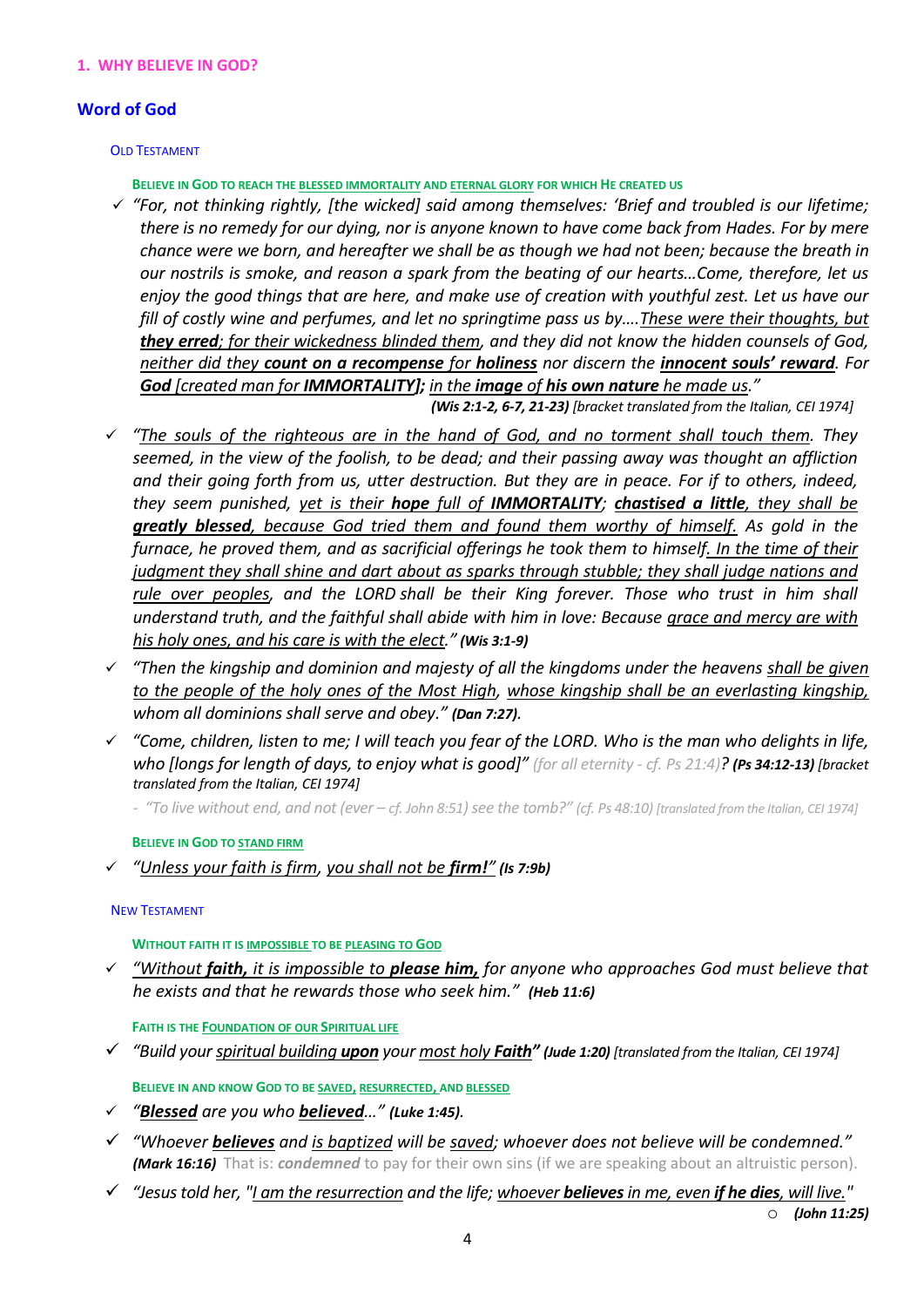- *This is eternal life: that they should know you, the only true God, and the one whom you sent, Jesus Christ.*"*(John 17:3)*
- *"For this is the will of my Father, that everyone who sees the Son and believes in him may have eternal life; and I shall raise him on the last day." (John 6:40)*

**BELIEVE IN GOD TO REACH THE REALITY OF WHICH EARTHLY FEASTS ARE ONLY A SHADOW**

 *"Let no one, then, pass judgment on you in matters of food or drink or with regard to a festival or new moon or sabbath. These are shadows of things to come; the reality belongs to Christ." (Col 2:16-17)*

**GOD CREATED US SO THAT WE WOULD SEEK FOR HIM**

 *"He made from one the whole human race to dwell on the entire surface of the earth, and he fixed the ordered seasons and the boundaries of their regions, so that people might seek God, even perhaps grope for him and find him, though indeed he is not far from any one of us. For 'In him we live and move and have our being,' as even some of your poets have said, 'For we too are his offspring.'" (Acts 17:26-28).*

## **Teaching of the Catholic Church**

#### **PATRISTIC AGE**

**ST. JUSTIN FACED MARTYRDOM BECAUSE HE WAS MOST CERTAIN OF RECEIVING A SUITABLE REWARD IN HEAVEN**

 **---** About **ST. JUSTIN** (Martyr ; beginning of 2nd Century - † 164 ): *"[The executioner of St. Justin] said: 'Do you have an idea that you will go up to heaven to receive some suitable rewards?' Justin said: 'It is not an idea that I have; it is something I know well and hold to be most certain.'"*

(*Acts of the Martyrdom of St. Justin and Companions*, in: *Office of Read.*, 1 June)

#### **OUR HEART IS RESTLESS UNTIL IT RESTS IN GOD**

 **--- ST. AUGUSTINE OF HIPPO** (Bishop and Doctor of the Church; 354- † 430): *"You are great, Lord, and worthy of praise; great is Your power, and Your wisdom incalculable. And...man, a little particle of your creation, wishes to praise You. It is You who cause him to take delight in Your praises, for You have made us for Yourself, and our heart is restless until it rests in You."* 

(ST. AUGUSTINE OF HIPPO, *Confessions*, 1, 1, 1)

#### **MEDIEVAL AGE**

#### **WE NEED TO BELIEVE IN GOD BECAUSE HE IS OUR CREATOR AND THE HIGHEST GOOD**

 **--- ST. CATHERINE OF SIENA** (Virgin, Doctor of the Church, and Patron of Italy; 1347- † 1380): *"Eternal God, eternal Trinity…You are my Creator, eternal Trinity, and I am your creature…You are the highest good, one we can neither comprehend nor fathom. And I know that you are beauty and wisdom itself."*

(ST. CATHERINE OF SIENA, *Office of Read.*, 29 April)

#### MODERN AGE

#### **WE NEED TO BELIEVE IN AND KNOW GOD IN ORDER TO TRULY KNOW OURSELVES**

 **--- ST. TERESA OF AVILA** (Virgin, Reformer of the Carmelite Order, Doctor of the Church; 1515 - † 1582): *"I believe we shall never learn to know ourselves except by endeavouring to know God, for, beholding His greatness we are struck by our own baseness, His purity shows our foulness, and by meditating on His humility we find how very far we are from being humble."* 

(ST. TERESA OF AVILA, *The Interior Castle*, First Mansions, Ch. 2, n.10)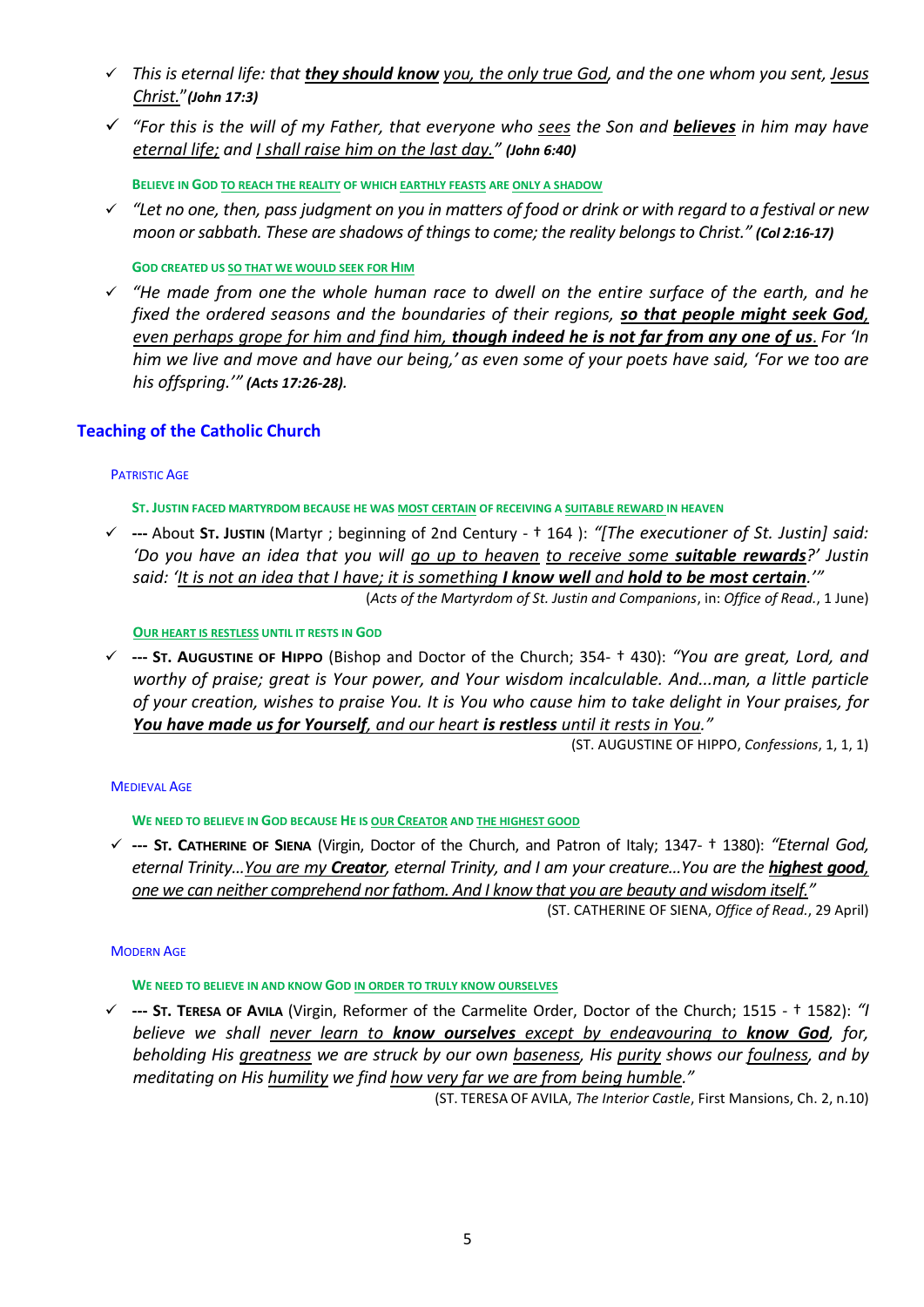**THERE IS AN EMPTINESS IN YOUR HEART IF YOU DO NOT (BELIEVE IN AND) LOVE GOD**

 **--- ST. JOHN BOSCO** (Priest and Founder of the Salesians, 1815 - † 1888): *"You have been created to love God. You can love anything on earth, but you will always feel an emptiness in your heart if you do not [believe in and] love God!"* (ST. JOHN BOSCO, *work in progress*)

**FAITH GIVES A RESPONSE TO THE ANXIETY OF MAN ABOUT HIS FUTURE**

 **--- VATICAN COUNCIL II** (1963 - 1965): *"Hence to every thoughtful man a solidly established faith provides the answer to his anxiety about what the future holds for him."*

(VATICAN COUNCIL II, Pastoral Constitution *Gaudium et Spes*, n. 18).

**"ONLY IN GOD WILL HE FIND THE TRUTH AND HAPPINESS HE NEVER STOPS SEARCHING FOR"**

 **--- CATECHISM OF THE CATHOLIC CHURCH** (1992): *"The desire for God is written in the human heart, because man is created by God and for God; and God never ceases to draw man to himself. Only in God will he find the truth and happiness he never stops searching for."* (*CCC* 27)

**WE NEED TO BELIEVE IN GOD TO BE FULLY SAVED BY HIM**

 **--- CATECHISM OF THE CATHOLIC CHURCH** (1992): *"Faith is necessary for [full] salvation. The Lord himself affirms: 'He who believes and is baptized will be saved; but he who does not believe will be condemned' (Mk 16:16)."* (*CCC* 183)

**A WORLD WITHOUT GOD IS A WORLD WITHOUT MEANING**

 **--- BENEDICT XVI** (Pope from 2005 to 2013) writes: *"the first fundamental gift that Faith offers us is the certainty that God exists. A world without God can only be a world without meaning. For where then does everything that is come from? In any case, it has no spiritual purpose. It is somehow simply there and has neither any goal nor any sense. Then there are no standards of good or evil. Then only what is stronger than the other can assert itself. Power is then the only principle. Truth does not count, it actually does not exist. Only if things have a spiritual reason, are intended and conceived - only if there is a Creator God who is good and wants the good - can the life of man also have meaning."*

(BENEDICT XVI, *The Church and the Scandal of Sexual Abuse*, III.1 (11 April 2019), Vatican City, in: CORRIERE DELLA SERA, [https://www.corriere.it/english/19\\_aprile\\_11/benedict-xvi-the-church-and-the-scandal-of-sexual-abuse-8e40d438-](https://www.corriere.it/english/19_aprile_11/benedict-xvi-the-church-and-the-scandal-of-sexual-abuse-8e40d438-5b9c-11e9-ba57-a3df5eacbd16.shtml?refresh_ce-cp) [5b9c-11e9-ba57-a3df5eacbd16.shtml?refresh\\_ce-cp](https://www.corriere.it/english/19_aprile_11/benedict-xvi-the-church-and-the-scandal-of-sexual-abuse-8e40d438-5b9c-11e9-ba57-a3df5eacbd16.shtml?refresh_ce-cp) [accessed 25 October 2019])

## **Personal Experiences**

#### **MEDITATION**

#### **WHY BELIEVE IN GOD – TO PUT IT SIMPLY?**

*"Why believe in God?...* 

*Because (to put it simply) it is the only way that we can leave the 'box of death!' a word to the wise!"*

(FRIAR VOLANTINO VERDE, *Official site of the Little Friars and Little Nuns of Jesus and Mary*, in: http://nuke.fratipoveri.net/ HomeItaliano/APOLOGIAECCLESIOLOGICAscritta/Perch%C3%A8CredereinDio/tabid/159/Default.aspx [21-04-2017]).

**SEE THE LITTLE ILLUSTRATION ON THE GREEN FLYER...**

 *"Too young to think about God, too…too…too…"* (ANONYMOUS, *Too young to think about God...*, in: http://nuke.fratipoveri.net/HomeItaliano/ APOLOGIAECCLESIOLOGICAscritta/ Perch%C3%A8CredereinDio/tabid/159/Default.aspx [26-04-2017]).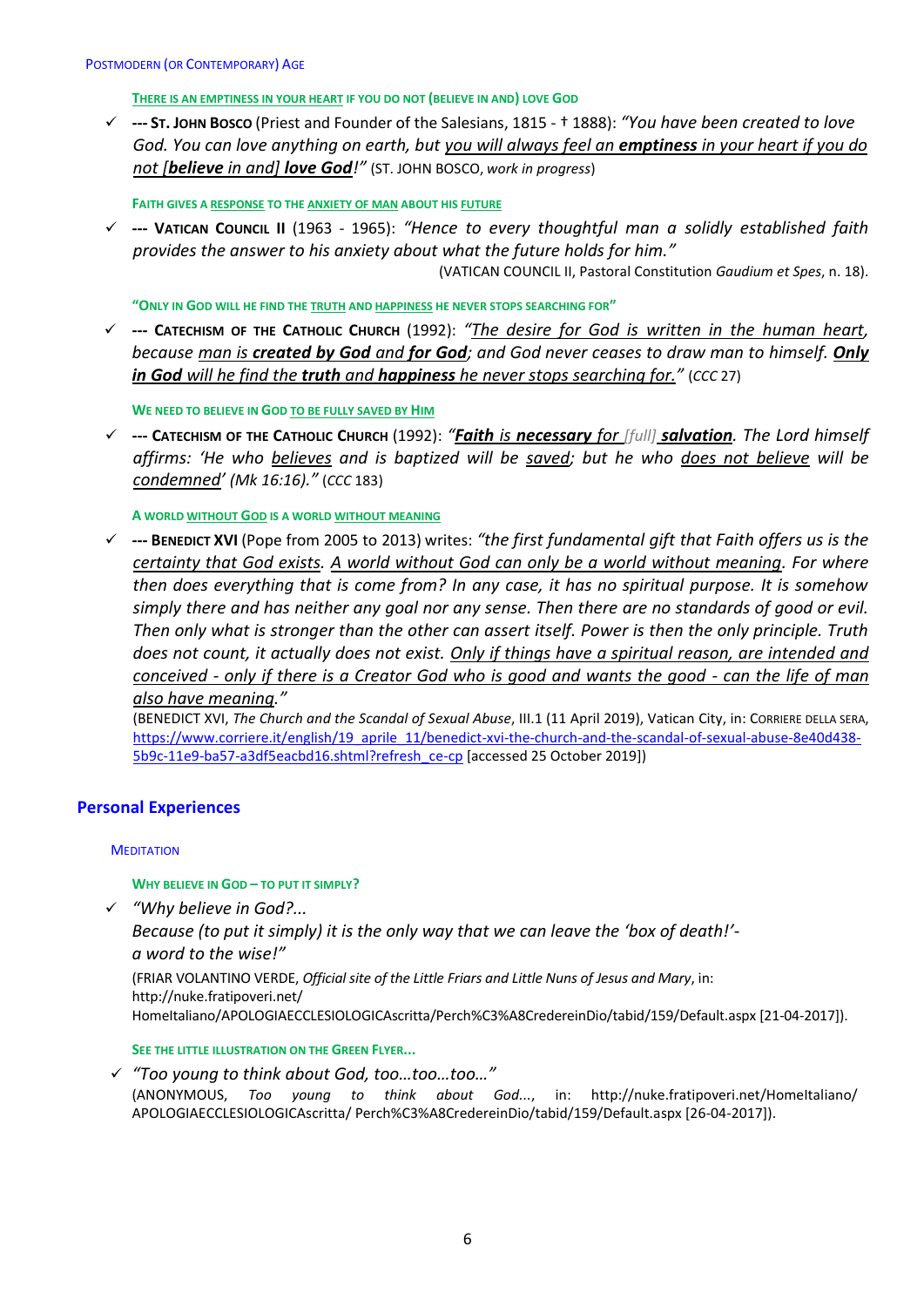## **2. HOW TO BELIEVE IN GOD?**

## **Word of God**

OLD TESTAMENT

**THE TEMPTATION OF FOOLISHNESS AND POSSIBLE SOLUTIONS ON HOW TO RISE TO THE UNDERSTANDING THAT GOD EXISTS** 

- *"The foolish think, 'there is no God.' They are corrupt, and do abominable things." (cf. Ps 14:1; 53:1)*
- *"Foolish by nature were all who were in ignorance of God, and who from the good things seen did not succeed in knowing the one who is, and from studying the works did not discern the artisan; instead either fire, or wind, or the swift air, or the circuit of the stars, or the mighty water, or the luminaries of heaven, the governors of the world, they considered gods. Now if out of joy in their beauty they thought them gods, let them know how far more excellent is the Lord than these; for the original source of beauty fashioned them. Or if they were struck by their might and energy, let them realize from these things how much more powerful is the one who made them. For from the greatness and the beauty of created things their original author, by analogy, is seen. But yet, for these the blame is less; for they have gone astray perhaps, though they seek God and wish to find him. For they search busily among his works, but are distracted by what they see, because the things seen are fair. But again, not even these are pardonable. For if they so far succeeded in knowledge that they could speculate about the world, how did they not more quickly find its Lord?" (Wis 13:1-9)*
- *"Just as you do not know how the life breath enters the human frame in the mother's womb, so you do not know the work of God, who is working in everything." (Ecc 11:5)*
- *"He set his eye upon their hearts to show them the majesty of his works." (Sir 17:8)* [RSVCE]
- *"The spirit of the LORD shall rest upon him: a spirit of wisdom and of understanding." (Is 11:2)*

**SEEK FOR GOD ALSO THROUGH THE TESTINGS, SIGNS, AND WONDERS THAT HE GIVES**

- *"Or did any god venture to go and take a nation for himself from the midst of another nation, by testings, by signs and wonders,...all of which the LORD, your God, did for you in Egypt before your very eyes?" (Deut 4:34)*
- *"[Remember] the great testings which your own eyes have seen, the signs and wonders, the strong hand and outstretched arm with which the LORD, your God, brought you out." (Deut 7:19)*
- *"You have seen with your own eyes all that the LORD did in the land of Egypt to Pharaoh and all his servants and to all his land, the great testings your own eyes have seen, and those great signs and wonders." (Deut 29:1-2)*
- *"Ask for a sign from the LORD, your God; let it be as deep as Sheol, or as high as the sky!" [\(Is 7:11\)](http://www.lachiesa.it/bibbia.php?ricerca=citazione&id_versioni=1&Citazione=Is+7&VersettoOn=1)*
- *"If you look on me with favor, give me a sign that [Y]ou are the one speaking with me." (Judg 6:17)*
- *"Turn to me, be gracious to me;… save the son of your handmaid. Give me a sign of your favor!" (cf. Ps 85:16-17)*

**PAY ATTENTION TO DIFFERENT WAYS THAT GOD USES TO SPEAK TO US**

 *"Why do you complain to him, if he doesn't answer your every word? God speaks in one way or in another, but we don't pay attention!" (cf. Job 33:13-14)*

**SEEK GOD AND FIND HIM, ABANDONING THE WICKED WAY AND TRUSTING IN HIS MERCY**

 *"Seek the LORD while he may be found, call upon him while he is near. Let the wicked forsake their way, and sinners their thoughts; let them turn to the LORD to find mercy; to our God, who is generous in forgiving." (Is 55:6-7)*

**SEEK GOD WITH ALL YOUR HEART…**

 *"When you look for me, you will find me. Yes, when you seek me with all your heart, I will let you find me." (Jer 29:13-14)*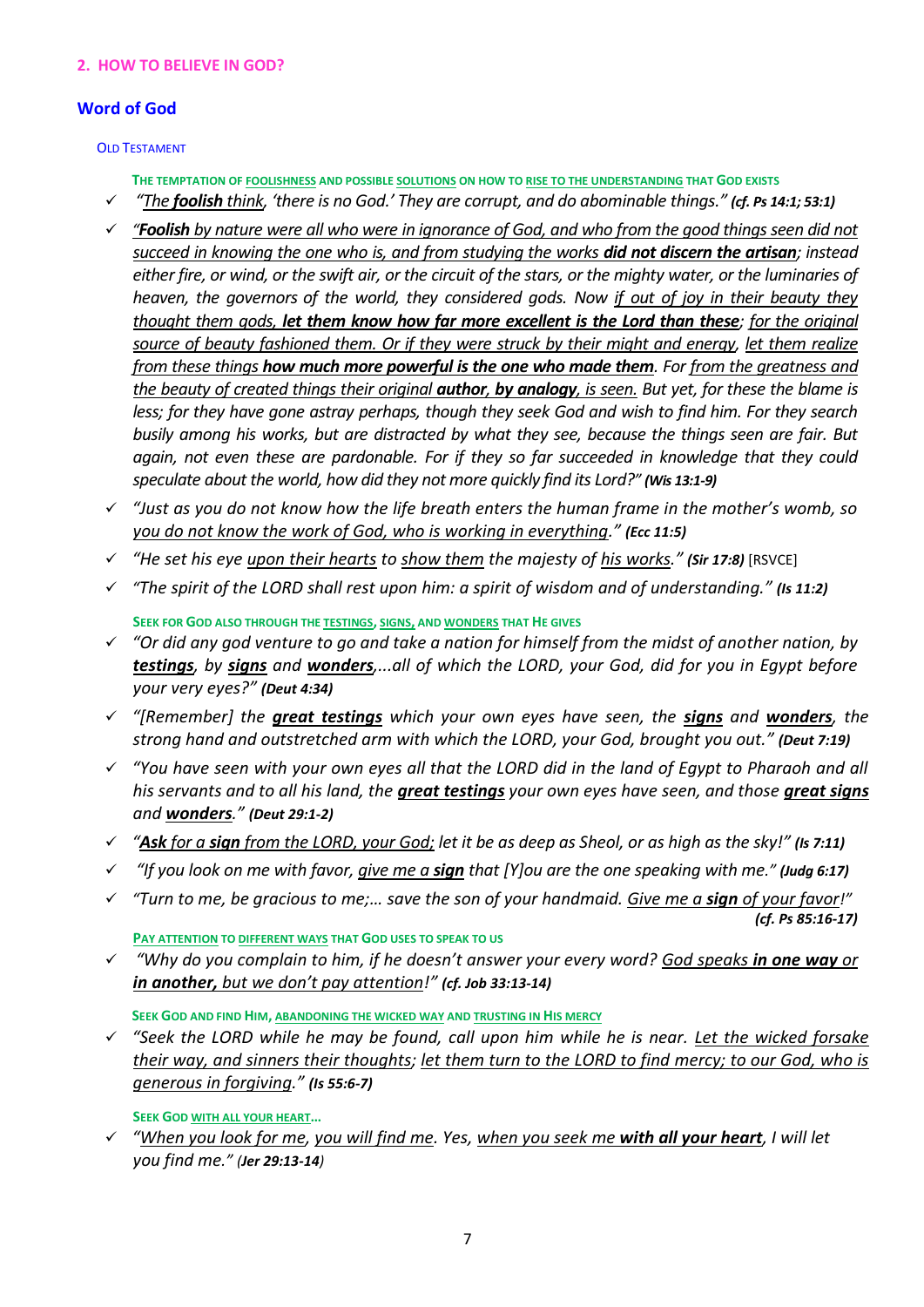**SEEK AND FIND – ALSO SIGNS AND MANY PROOFS**

- *"Seek and you will find" (Luke 11:9; cf. Matt 7:7)*
- *"Jesus…said, '…you are looking for me not because you saw signs but because you ate the loaves and were filled. Do not work for food that perishes but for the food that endures for eternal life." (John 6:26- 27) "Jesus said to him, 'Unless you people see signs and wonders, you will not believe.'" (John 4:48).*
- *"[Jesus] presented himself alive to them by many proofs after he had suffered, appearing to them during forty days and speaking about the kingdom of God." (Acts 1:3).*

**OTHER RATIONAL SOLUTIONS: HOW TO RISE TO THE UNDERSTANDING THAT GOD EXISTS, OVERCOMING THE TEMPTATION OF FOOLISHNESS**

 *"Ever since the creation of the world, his invisible attributes of eternal power and divinity have been able to be understood and perceived in what he has made. As a result, they have no excuse; for although they knew God they did not accord him glory as God or give him thanks. Instead, they became vain in their reasoning, and their senseless minds were darkened. While claiming to be wise, they became fools and exchanged the glory of the immortal God for the likeness of an image of mortal man or of birds or of four-legged animals or of reptiles." (Rom 1:20-23)*

**HOW CAN THEY BELIEVE IN GOD…IF NO ONE ANNOUNCES HIM?**

 *"How can they believe in him of whom they have not heard? And how can they hear without someone to preach?" (Rom 10:14)*

## **Teaching of the Catholic Church**

#### PATRISTIC AGE

**MIRACLES, BOTH EXTRAORDINARY AND ORDINARY (NATURAL), LEAD US TO GOD, IN A SIMPLE AND OBJECTIVE WAY**

 **ST. AUGUSTINE OF HIPPO** (Bishop and Doctor of the Church; 354 - † 430): *"The prophet cried out to you and he cried in vain: 'do not be like a horse or mule, without intelligence.' You had these things under your eyes, and you disregarded them. The marvels that God works every day have lost their value, not because they are easy, but because of their continual repetition. …Admire such things, and wake up….The people were astonished by the fact that our Lord Jesus Christ satisfied many thousands of people with five loaves, and then are not amazed that with so few grains the fields are filled for the harvest. The people saw water change to wine and were stunned. How does this differ from what happens when water comes in contact with the roots of the vine? Here, too, it is He who makes one and works also in the other….And what is the origin of man himself who wonders? Where was he? Whence did he come? Whence came the structure of his body, and the differentiation of each member? Whence comes his stature, so pleasing to the eye? From what primary elements, and from what contemptible origin? ...And he marvels at the other things, while he who marvels is himself a great prodigy!"*

(ST. AUGUSTINE OF HIPPO*, Discussions*, CXXVI, 3, 4)

**REASONING DOES NOT CREATE TRUTHS BUT DISCOVERS THEM**

 *"What does he arrive at who knows how to use his reason well, if not the truth? It is not the truth that arrives at itself with reasoning, but it is the truth which is sought by those who use their reason….Confess that you are not what the truth is, for truth cannot search for itself; you, on the other hand, have reached it, not by passing through one place or another, but by searching for it with the disposition of your present mind….reasoning does not create these truths, but discovers them. They, therefore, subsist in themselves even before they are discovered, and once they are discovered they renew us."*

(ST. AUGUSTINE OF HIPPO, *De vera religione*, 39.72-73)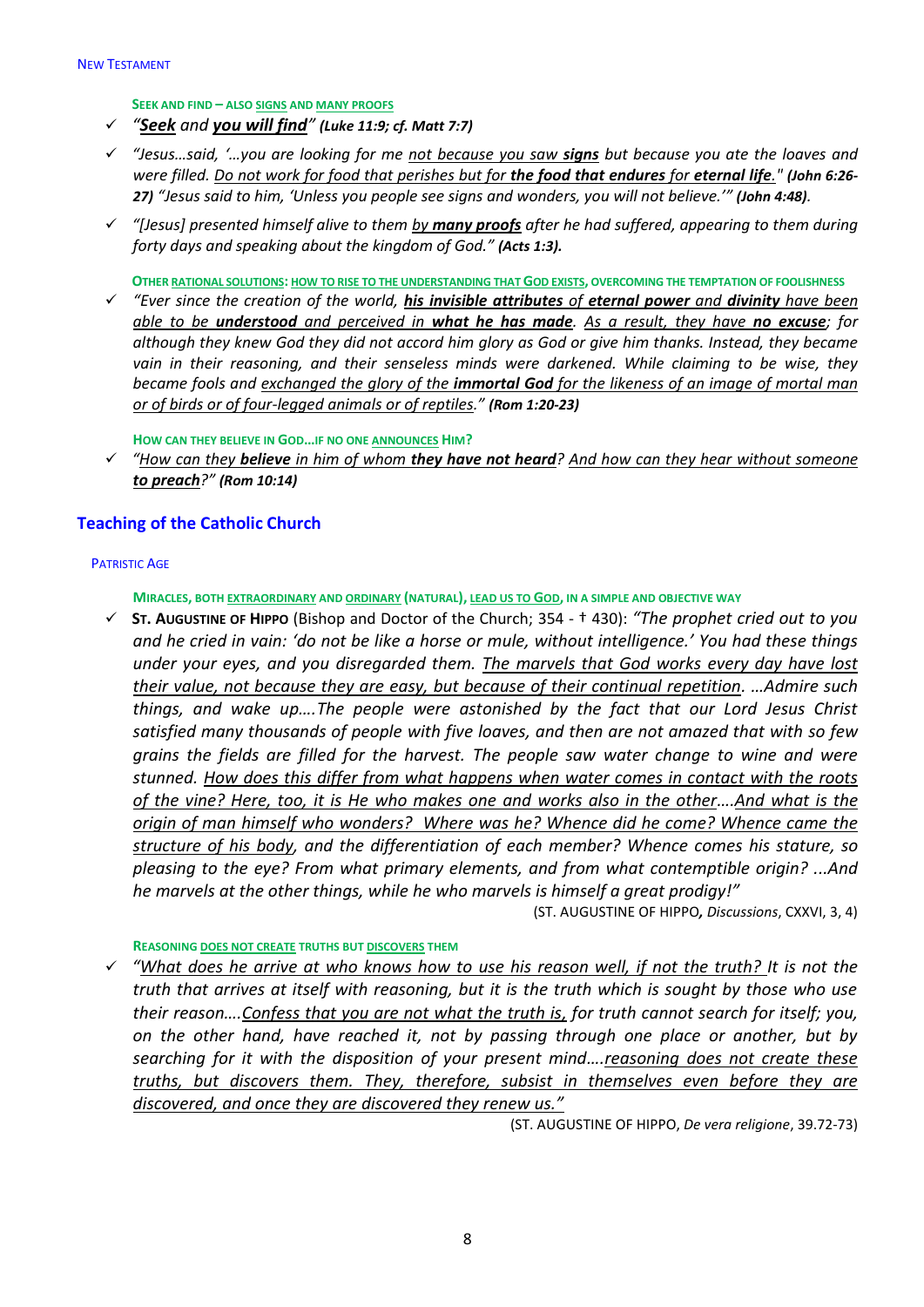**THE ONTOLOGICAL PROOF OF ST. ANSELM ON THE EXISTENCE OF GOD** (it worked well for the mentality of the period)

 $\checkmark$  **ST.** ANSELM OF AOSTA (Bishop and Doctor of the Church; 1033 - † 1109: The argument *a priori*: the idea present in the mind of man of that-than-which-nothing-greater-can-be-thought requires, by logical necessity, the existence of a Being that corresponds to this idea. *"[1] Now we believe that You are something than which nothing greater can be thought. Or can it be that a thing of such a nature does not exist, since 'the Fool has said in his heart, there is no God' (Ps 13:1; 52:1)? But surely, when this same Fool hears what I am speaking about, namely, 'something-than-whichnothing-greater-can-be-thought,' he understands what he hears, and what he understands is in his mind, even if he does not understand that it actually exists. For it is one thing for an object to exist in the mind, and another thing to understand that an object actually exists. …[2] And surely that-than-which-a-greater-cannot-be-thought cannot exist in the mind alone…"* 

(ST. ANSELM OF AOSTA, *Proslogion 2-3, 97-99*)

**THE 5 PROOFS OF THE EXISTENCE OF GOD – BY ST. THOMAS AQUINAS**

 **ST. THOMAS AQUINAS** (Priest and Doctor of the Church; 1225 - † 1274): *"That God exists, one can prove in five ways:* 1) THE FIRST CAUSE: *… all moves because it has been moved...* 2) THE EFFICIENT CAUSE:*…it is impossible to find anything that is the efficient cause of itself (e.g. it is impossible for a house to build itself)* 3) CONTINGENT (PASSING) REALITY*…some things are born and finish, which means that they are capable of being and of not being (fundamental for existence)…if there were no (necessary and primary) entity, it would be impossible that something could begin to exist.* 4) DEGREES OF PERFECTION*…It is a fact that there is a gradation in things [more or less good, true, etc.] But the greater or lesser grade is attributed to different things according to how much they more or less match to an absolute [model] whom we call God..* 5) THE FINALITY OF THINGS*… Physical bodies work towards an aim…Now, that which lacks intelligence does not tend towards an aim unless it is directed by knowledgeable and intelligent being, as an arrow is directed by an archer. There is, therefore, some kind of intelligent being by whom all natural things are ordered to an aim: and this being's name is God."* (cf. ST. THOMAS AQUINAS*,* S. Th. I.q. 2,a. 3)

#### MODERN AGE

## **THE MIRACLES AND THE SIGNS OF GOD INCREASE OUR FAITH SO THAT WE DO NOT DROWN...**

- **ST. IGNATIUS OF LOYOLA** (Priest and Founder of the Company of Jesus; 1491 † 1556): *"The FIRST MIRACLE PERFORMED AT THE MARRIAGE FEAST OF CANA IN GALILEE (John 2:1-11). First Point. Christ our Lord and the disciples were invited to the marriage feast. Second Point. His Mother calls attention to the shortage of wine, saying to Him, 'They have no wine.' She bids the servants, 'Whatsoever He shall say to you do.' Third point. He changed the water into wine, 'And he manifested his glory and his disciples believed in him.'"* (ST. IGNATIUS OF LOYOLA, *Spiritual Exercises. Mysteries of the Life of Christ*, n. 276)
- *"CHRIST CALMS THE STORM (Matthew 8:23-27). First Point. While Christ our Lord was asleep in the boat on the sea, a great storm arose. Second Point. His terrified disciples awaken Him. He reprehends them for the little faith they have, and says to them, 'Why are ye afraid, O ye of little faith?' Third Point. He commanded the wind and sea to cease, and they obeyed, and the sea became calm. And the men marveled, saying, 'What manner of man is this that even the winds and the sea obey him?' CHRIST WALKS UPON THE WATERS (Matthew 14:22-33). First Point. While Christ our Lord remained on the mountain, He commanded His disciples to go away in the boat, and after He had dismissed the crowd, He began to pray alone. Second Point. The boat was buffeted by the waves. Christ came toward them walking upon the waters, and the disciples thought they saw an apparition. Third Point. Christ says to them, 'It is I, fear not.' St. Peter at His command walked upon the waters and came to Jesus, but when he doubted, he began to sink. Christ saved him and reprehended him for his little faith. They entered into the boat and the wind ceased."*
- (ST. IGNATIUS OF LOYOLA, *Spiritual Exercises. Mysteries of the Life of Christ*, nn. 279-280) **ST. TERESA OF AVILA** (Virgin, Reformer of the Carmelite Order, Doctor of the Church; 1515 - † 1582): *"Unless the Almighty had clearly revealed certain mysteries to his soul, causing it to see and*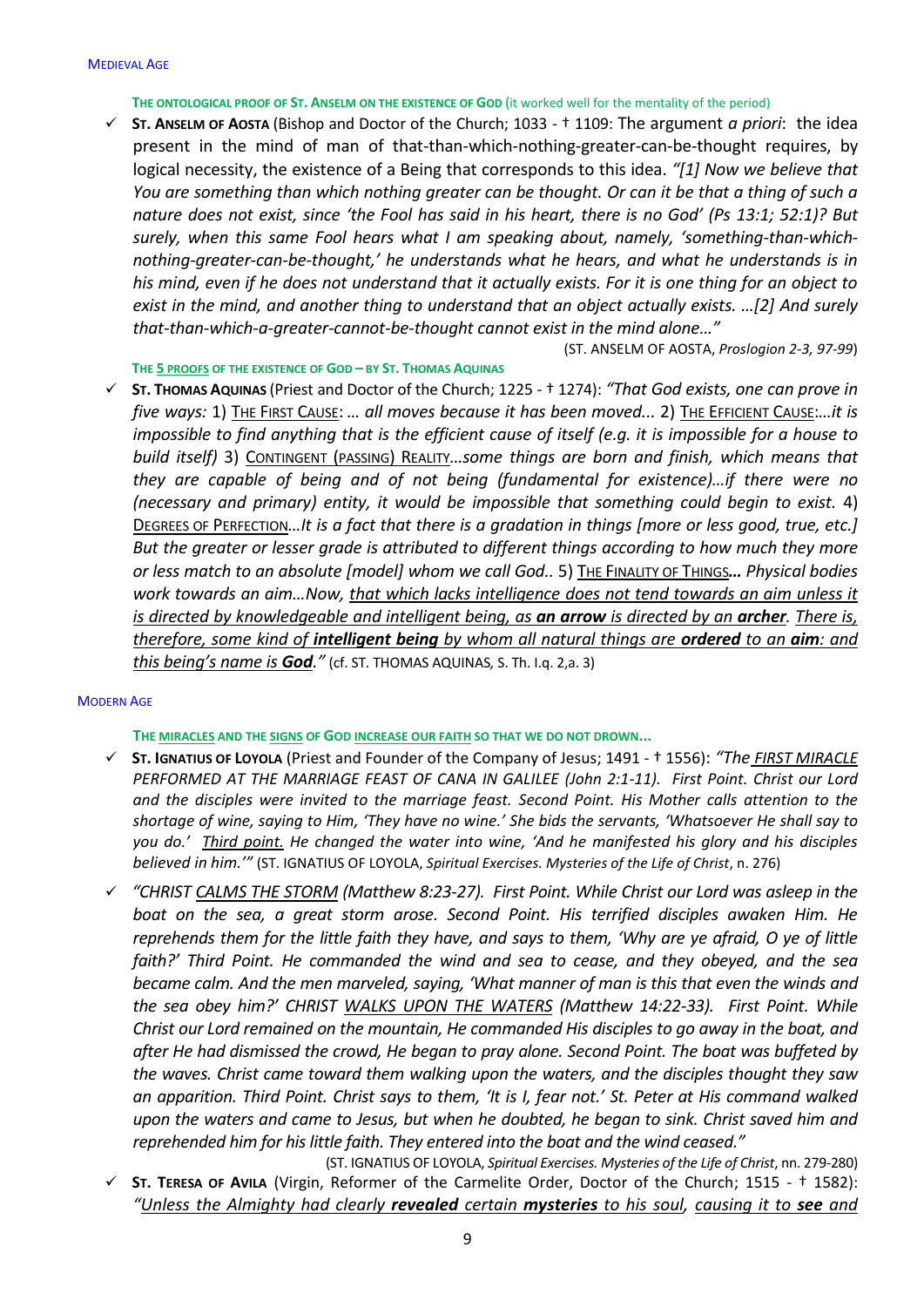*know its God was present, [Moses] could never have undertaken so many and such great labours. Such sublime revelations were shown him amidst the thorns of the bush as to give him the needful courage for his great deeds on behalf of the Children of Israel. We must not, sisters, search out reasons for understanding the hidden things of God, but, believing Him to be Almighty, we should be convinced that such worms as ourselves, with our limited power of intelligence, are unable to comprehend His wonders. Let us praise Him fervently for allowing us to understand something of them."* (ST. TERESA OF AVILA*, Interior Castle, Sixth Mansions, Ch. 4, n.7*)

## POSTMODERN (OR CONTEMPORARY) AGE

**WITH REASON ALONE ONE CAN RISE TO AN UNDERSTANDING THAT GOD EXISTS**

- **GREGORY XVI** (Pope from 1831 to 1846): *"Reasoning can prove with certainty the existence of God and the infinity of His perfections."* (GREGORIO XVI, *Risposta della Congregazione delle indulgenze* (28 giugno 1840), in *Denzinger* n. 2751 [unpublished translation by pfsgm])
- *"We promise, for the present and for the future, never to teach that: by the lights of upright reason alone, setting aside Divine Revelation, it is not possible to give a true demonstration of the existence of God."* (GREGORIO XVI, *Risposta del S. Uffizio: Unzione degli infermi* (14 Settembre 1842), in *Denzinger* n. 2765 [unpublished translation by pfsgm])
- **VATICAN COUNCIL I** (1870): *"The same Holy Mother Church holds and teaches that God, the source and end of all things, can be known with certainty from the consideration of created things, by the natural power of human reason."*

(VATICAN COUNCIL I, Dogmatic Constitution *Dei Filius* (24 April 1870), Session III, Ch. II)

**MIRACLES, PROPHECIES, AND OTHER MOST CERTAIN SIGNS SUITED TO EVERY INTELLIGENCE ARE MOTIVES OF CREDIBILITY**

 **VATICAN COUNCIL I** (1870): *"For 'faith is,' as the Apostle testifies, 'the substance of things to be hoped for, the evidence of things that appear not.' [Heb. 11:1]. However, in order that the 'obedience' of our faith should be 'consonant with reason' [cf. Rom 12:1], God has willed that to the internal aids of the Holy Spirit there should be joined external proofs of His revelation, namely: divine facts, especially miracles and prophecies which, because they clearly show forth the omnipotence and infinite knowledge of God, are most certain signs of a divine revelation, and are suited to the intelligence of all."*

(VATICAN COUNCIL I, Dogm. Const.*Dei Filius* (24 April 1870), Ch. III, Can. 3 and 4, in *Denzinger* 3008-3009)

 **CATECHISM OF THE CATHOLIC CHURCH**: *"The miracles of Christ and the saints [cf. Mark 16:20; Heb 2:4], prophecies, the Church's growth and holiness, and her fruitfulness and stability 'are the most certain signs of divine Revelation, adapted to the intelligence of all'; they are 'motives of credibility'...which show that the assent of faith is 'by no means a blind impulse of the mind' [cf. Dei Filius Ch. III, can. 3 and 4]."* (*CATECHISM OF THE CATHOLIC CHURCH* n. 156)

**BUT WITH REASON ALONE IT IS NOT POSSIBLE TO EXPLAIN MANY MYSTERIES OF GOD**

 **VATICAN COUNCIL I** (1870): *"If anyone says that in divine revelation there are contained no true mysteries properly so-called, but that all the dogmas of the faith can be understood and demonstrated by properly trained reason from natural principles: let him be anathema."* 

(VATICAN COUNCIL I, Dogmatic Constitution *Dei Filius* (24 April 1870), Session IV, Ch. IV, Can. 4.1)

**THE PROPHECIES OF OUR LADY OF FATIMA AND THEIR STRIKING AND PRECISE FULFILLMENT**

- *(From 1917 onward...)*
	- o *the end of the first World War*
	- o *the imminent death of Jacinta and Francisco*
	- o *the long life of Sr. Lucia*
	- o *the great light in heaven before the Second World War – i.e. the aurora borealis that was seen in Portugal, Sicily, and elsewhere, right before that very war began*
	- o *The vision of the assassination of the Pope, the prayers of the little visionaries...then, many years later, the attempted assassination of John Paul II and the mysterious diversion of the bullet.*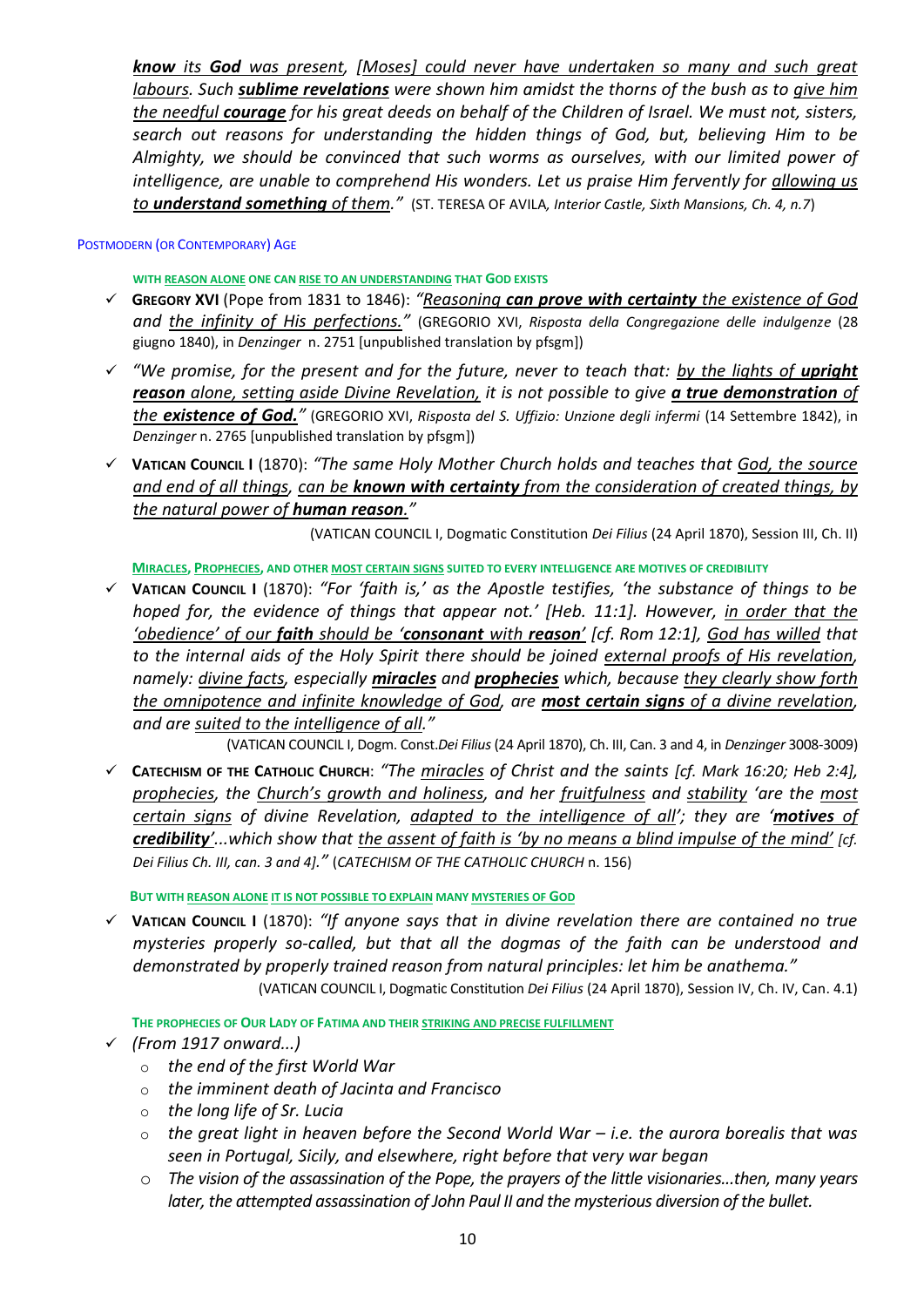o *Our Lady declared that Russia would spread her errors all over the world, and asked that that nation be consecrated to her Immaculate Heart: "at the end, my immaculate Heart will triumph." After the USSR had been spreading its errors all over the world for a long time, John Paul II, remembering the request of Our Lady of Fatima, fulfilled the consecration. Then the USSR crumbled on the 8th of December 1991, the day on which the Catholic Church celebrates the Immaculate Conception...*

(Cf. LITTLE FRIARS AND LITTLE NUNS OF JESUS AND MARY, *Profezie di Fatima che si avverarono…*, <http://www.vimeo.com/15458055> [24 April 2017] [translated from Italian])

**CONFIRMATION OF THE FIRST VATICAN COUNCIL: WITH REASON ALONE ONE CANRISE TO THE UNDERSTANDING THAT GOD EXISTS**

 **PIUS XII** (Pope from 1939 to 1958): *"It is now doubted that human reason, without divine revelation and the help of divine grace, can, by arguments drawn from the created universe, prove the existence of a personal God."*

(PIO XII, *Enc. Humani generis*, 12 Agosto 1950, in Denzinger 3890, [unpublished translation by pfsgm])

 **VATICAN COUNCIL II** (1963 - 1965): *"As a sacred synod [Vatican I] has affirmed, God, the beginning and end of all things, can be known with certainty from created reality by the light of human reason."* (VATICAN COUNCIL II, *Dei Verbum* 6)

**THERE IS A FOUNDATION WHICH HOLDS ME UP PRECISELY BECAUSE I AM NOT THE ONE WHO MADE IT**

 **JOSEPH RATZINGER** (then a priest and teacher of dogmatic theology at the University of Tübingen from 1966 to 1969): In his book *Introduction to Christianity,* published for the first time in 1968, he says: *"The word 'Amen' belongs in Hebrew to the root from which the word 'belief' is also derived. Thus 'Amen' simply says once again in its own way what belief means: the trusting placing of myself on a [foundation] that bears me up, not because I have made and checked it by my own calculations but, rather, precisely because I have not made it and cannot check it. It expresses the abandonment of oneself…to the [foundation.] ….Yet what happens here is not a blind surrender to the irrational. On the contrary, it is a movement towards the* logos, *the* ratio, *towards meaning and so towards truth itself."*

(JOSEPH RATZINGER, *Introduction to Christianity*, Ignatius Press, San Francisco [CO] 1990, p. 44)

**WE MUST ASK WHAT THINGS ARE LIKE IN AND OF THEMSELVES IN ORDER TO REACH THE TRUTH**

 *"Practical knowledge does not enquire what things are like on their own and* **in themselves**, *but only whether they will function* **for us**. *The turn towards practical knowledge was accomplished precisely by no longer contemplating being in itself but only how it functioned with regard to our own work. This means that…the very concept of truth was itself fundamentally altered. The notion of the truth of being in itself has been replaced by that of the utility of things for us, which is confirmed by the rightness of the results."* 

(JOSEPH RATZINGER, *Introduction to Christianity*, Ignatius Press, San Francisco [CO] 1990, p. 45)

**FAITH AND LISTENING: HOW, THEREFORE, DO WE BELIEVE?**

**ST. JOHN PAUL II** (Pope from 1978 to †2005 ): *"Faith comes from listening."*

(JOHN PAUL II, *Message for the VII World Youth Day,* 1992, n. 4)

**THE HEARING OF FAITH CALLS FOR DISCIPLESHIP, FOLLOWING AFTER THE GOOD SHEPHERD…**

 **POPE FRANCIS,** (Pope from 2013 to …): *"Faith's hearing emerges as a form of knowing proper to love: it is a personal hearing, one which recognizes the voice of the Good Shepherd (cf. Jn 10:3-5); it is a hearing which calls for discipleship, as was the case with the first disciples: 'Hearing him say these things, they followed Jesus' (Jn 1:37)."* (POPE FRANCIS, *Lumen Fidei,* n. 30)

**"SEEING THE SIGNS OF JESUS LEADS TO FAITH" AND "FAITH LEADS TO A DEEPER VISION"**

 *"But faith is also tied to sight. Seeing the signs which Jesus worked leads at times to faith, as in the case of the Jews who, following the raising of Lazarus, 'having seen what he did, believed in him' (Jn 11:45). At other times, faith itself leads to deeper vision: 'If you believe, you will see the glory of*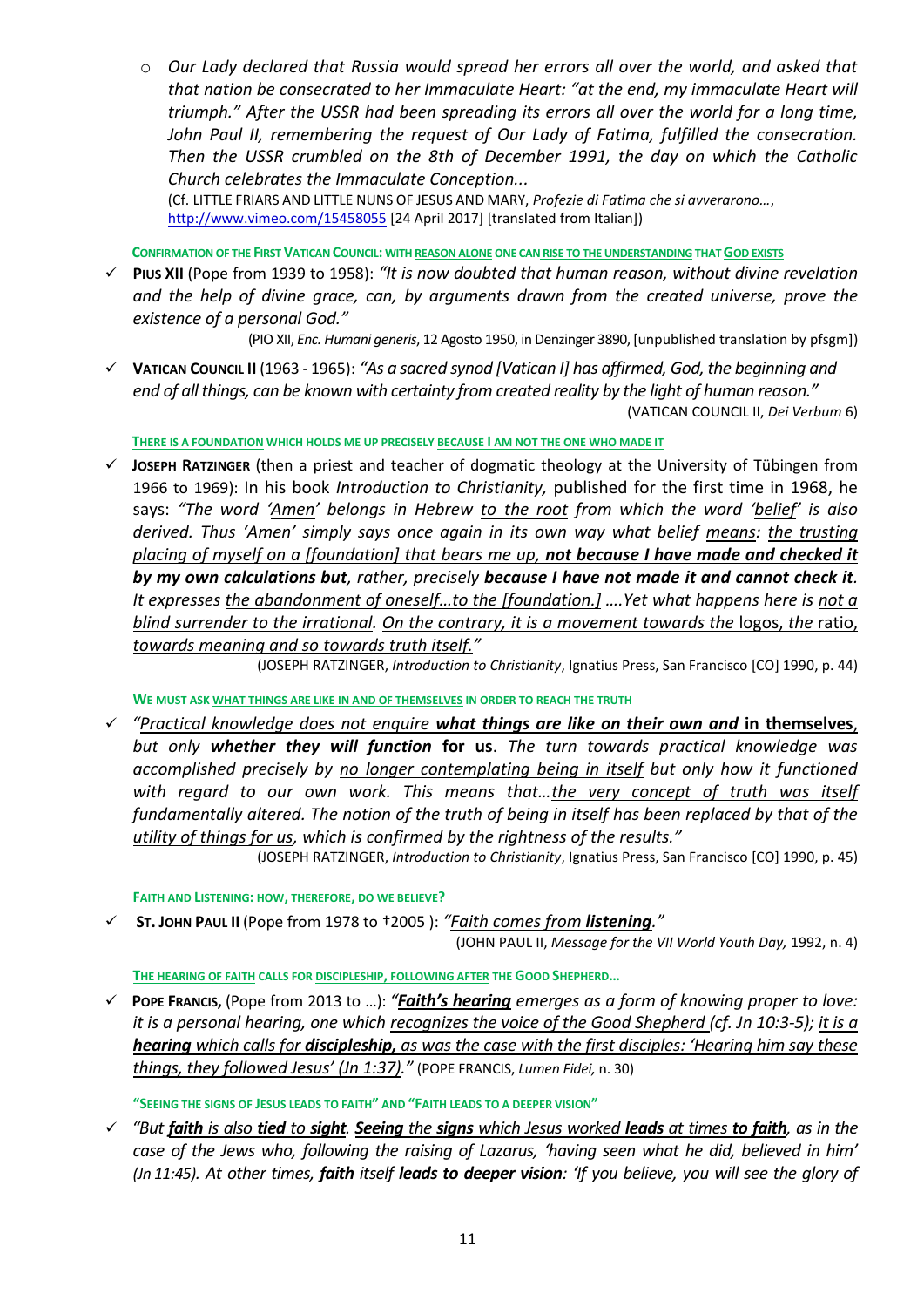*God' (Jn 11:40). In the end, belief and sight intersect: 'Whoever believes in me believes in him who sent me. And whoever sees me sees him who sent me' (Jn 12:44-45)."* (POPE FRANCIS, *Lumen Fidei,* n. 30)

**BELIEVING, HEARING AND SEEING BECOMES POSSIBLE WITH JESUS: THE WORD MADE FLESH**

 *"Joined to hearing, seeing then becomes a form of following Christ, and faith appears as a process of gazing, in which our eyes grow accustomed to peering into the depths. Easter morning thus passes from John who, standing in the early morning darkness before the empty tomb, 'saw and believed' (Jn 20:8), to Mary Magdalene who, after seeing Jesus (cf. Jn 20:14) and wanting to cling to him, is asked to contemplate him as he ascends to the Father, and finally to her full confession before the disciples: "I have seen the Lord!" (Jn 20:18). How does one attain this synthesis between hearing and seeing? It becomes possible through the person of Christ himself, who can be seen and heard. He is the Word made flesh[.]"* (POPE FRANCIS, *Lumen Fidei,* n. 30)

**FAITH AND REASON BOTH COME FROM GOD AND CANNOT CONTRADICT EACH OTHER**

 *"Faith is not fearful of reason; on the contrary, it seeks and trusts reason, since 'the light of reason and the light of faith both come from God' and cannot contradict each other."* 

(POPE FRANCIS, Post-synodal Apostolic Exhortation *Evangelii Gaudium* (24 November 2013), n. 242)

## **Personal Experiences**

#### **WITNESSES**

## **THE EXPERIENCE OF PRAYER**

*Work in progress*

## **THE SHROUD OF TURIN**

 *"On the supernatural existence of a Love that does not come from this world; if it is a forgery, it is the fruit of a Mind that does not come from this world."* 

(Cf. FRIAR VOLANTINO VERDE, manuscript *Trinitaria Assicurazione,* prima di copertina ; cf. pp. 1-16 [Italian])

**THE EUCHARISTIC MIRACLES OF LANCIANO, CASCIA AND SIENA**

 *"Flesh, blood, and incorruptibility are scientifically present in the Catholic Eucharist..."*  (FRIAR VOLANTINO VERDE, manuscript, *Trinitaria Assicurazione,* pp. 17-37 [Italian])

## **THE WONDER OF GUADALUPE**

 *"How is it possible that almost 500 years ago someone could have painted such a huge image in such a small space, smaller than a square centimeter?...The chemist Richard Kuhn (Nobel prize winner in 1938) examined a red fiber and a yellow fiber. The result was astounding: he did not find a single trace of pigment – neither vegetable, animal, nor mineral…"*

(FRIAR VOLANTINO VERDE, manuscript, *Trinitaria Assicurazione,* quarta di copertina ; Cf. pp. 39-50 [Italian]).

## **THE STORY OF THE MECHANIC AND THE COW…**

 *"One night, a mechanic saw in a dream that he was test driving a client's car and was going fairly fast on a street that he knew. At a certain point, he suddenly saw a cow on the street and did not have time to brake – and woke up with a start! The same day, he went to test drive a client's car and found himself in the same street that he had seen in the dream. Remembering the dream, he started slowing down...and right then he suddenly saw a cow on the street and was able to avoid the accident – and, at the same time, found a more certain faith in God."*

(AN ITALIAN MECHANIC, in: LITTLE FRIARS AND LITTLE NUNS OF JESUS AND MARY, *Work in progress*) **THE GLORIOUS VISION OF FRIAR VOLANTINO AND, SIX MONTHS LATER, THE SURPRISING HOMILY OF A PRIEST...**

 *Work in progress* (Cf. LITTLE FRIARS AND LITTLE NUNS OF JESUS AND MARY, in: https://vimeo.com/41323927 [28 April 2017]; FRA VOLANTINO VERDE, *La testimonianza breve di un povero fraticello*, p. 2, in: http://www.piccolifratiesorelledigesuemaria.net/1%20%20Fr%20Volantino.pdf [28 April 2017] [Italian]).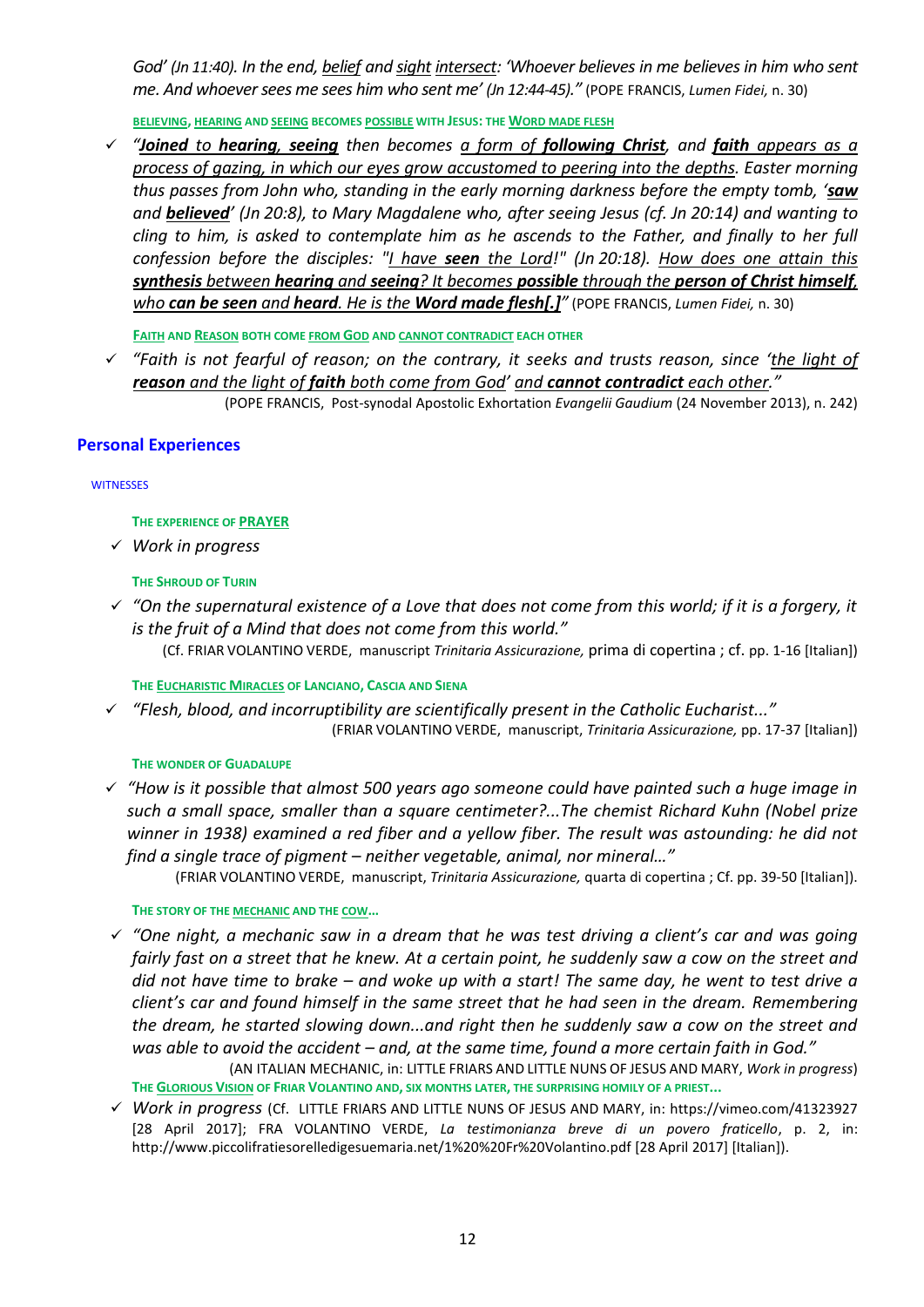**THE STORY OF THE DESERT FATHERS: THE YOUNG MAN WHO HAD TO SEARCH FOR GOD LIKE THE AIR HE BREATHED…**

 *"A disciple went to his master and said: 'Master, I want to find God.' The master smiled; and, as it was very warm, he invited the young man to the river for a swim. The young man jumped in, as did the master. Then the master seized the disciple and held him under the water. He struggled for a few moments, until the master let him come back up. The master asked him what he had desired most while he was under the water. 'Air,' the disciple responded. 'Do you desire God in the same way?,' the master asked. 'If you desire Him that way, you will not fail to find Him.' But if you do not have this most ardent thirst within you, your efforts and your books will be for nothing. You cannot find faith if you do not long for it the way you long for the air you breathe."* 

(cf. DON BRUNO FERRERO, *Esercizi spirituali,* n. 62, *Come trovare Dio*, dagli *Apoftegmi dei Padri del deserto*, in [https://www.google.it/url?sa=t&rct=j&q=&esrc=s&source=web&cd=2&cad=rja&uact=8&ved=0ahUKEwj5vMSEq9vTAh](https://www.google.it/url?sa=t&rct=j&q=&esrc=s&source=web&cd=2&cad=rja&uact=8&ved=0ahUKEwj5vMSEq9vTAhWILhoKHVlWBE0QFggwMAE&url=http%3A%2F%2Fwww.portaleirc.it%2Fattachments%2Farticle%2F107%2FEsercizi%2520spirituali.doc&usg=AFQjCNEpNlj3C-Aosp5vx2019IZM7tT01Q&sig2=5cCKC46QeEcopSfKTF29Bw) [WILhoKHVlWBE0QFggwMAE&url=http%3A%2F%2Fwww.portaleirc.it%2Fattachments%2Farticle%2F107%2FEsercizi%25](https://www.google.it/url?sa=t&rct=j&q=&esrc=s&source=web&cd=2&cad=rja&uact=8&ved=0ahUKEwj5vMSEq9vTAhWILhoKHVlWBE0QFggwMAE&url=http%3A%2F%2Fwww.portaleirc.it%2Fattachments%2Farticle%2F107%2FEsercizi%2520spirituali.doc&usg=AFQjCNEpNlj3C-Aosp5vx2019IZM7tT01Q&sig2=5cCKC46QeEcopSfKTF29Bw) [20spirituali.doc&usg=AFQjCNEpNlj3C-Aosp5vx2019IZM7tT01Q&sig2=5cCKC46QeEcopSfKTF29Bw](https://www.google.it/url?sa=t&rct=j&q=&esrc=s&source=web&cd=2&cad=rja&uact=8&ved=0ahUKEwj5vMSEq9vTAhWILhoKHVlWBE0QFggwMAE&url=http%3A%2F%2Fwww.portaleirc.it%2Fattachments%2Farticle%2F107%2FEsercizi%2520spirituali.doc&usg=AFQjCNEpNlj3C-Aosp5vx2019IZM7tT01Q&sig2=5cCKC46QeEcopSfKTF29Bw) [6 maggio 2017] [unpublished translation by pfsgm])**.**

**THE MAN WHO REFLECTED ON THE EXISTENCE OF GOD THROUGH SO MANY YOUNG LIVES GIVEN TO THE LORD...**

*Work in progress*

**DIG AND DIG, AND YOU WILL FIND A TREASURE…**

*Work in progress*

(Cf. FRIAR VOLANTINO VERDE, manuscript, *"Sacred" Driver's Manual of the Christian,* 2003, p. 7)

**EXAMPLE OF THE ORANGE, THE INTELLIGENT MAN, AND THE EARTH WHICH LACKS INTELLIGENCE…**

*Work in progress*

**EXAMPLE OF THE CHAIR (OR THE THEORY OF** *INTELLIGENT DESIGN***)**

*Work in progress*

**THE STORY OF THE OLD MAN OF THE VILLA IN NOTO, WHEN SOME BROTHERS WERE HITCHHIKING TO AVOLA**

*Work in progress*

## **Famous People**

#### **THE REGULARITY, BEAUTY, AND ORDER OF NATURE TESTIFIES TO THEIR INTELLIGENT SOURCE**

 **MARCUS TULLIUS CICERO** (Roman lawyer, politician, writer, orator, and philosopher; 106 BC – 43 BC): reporting the words of a Stoic with whom he was discussing, he writes that as one of the reasons that attests to the existence of the gods *"he names the uniformity of motion, the revolutions of the heavens, the grouping of the sun, and moon, and all the stars, their serviceableness, beauty, and order, the mere appearance of which things would be a sufficient indication that they were not the result of chance. Just as a man going into a house, or gymnasium, or market-place, would find it impossible, when he saw the plan, and scale, and arrangement of everything, to suppose that these things came into being uncaused, but would understand that there was some one who superintended and was obeyed, so in the case of such vast movements and alternations, in the orderly succession of phenomena so numerous and so mighty, in which the measureless and infinite extent of past time has never deceived expectation, it is much more inevitable that he should conclude that such great operations of nature are directed by some intelligence."* (CICERO, *De natura deorum*, II.5, Trans. Francis Brooks. London: Methuen, 1896.

<https://oll.libertyfund.org/titles/cicero-on-the-nature-of-the-gods> [accessed 10/29/2019])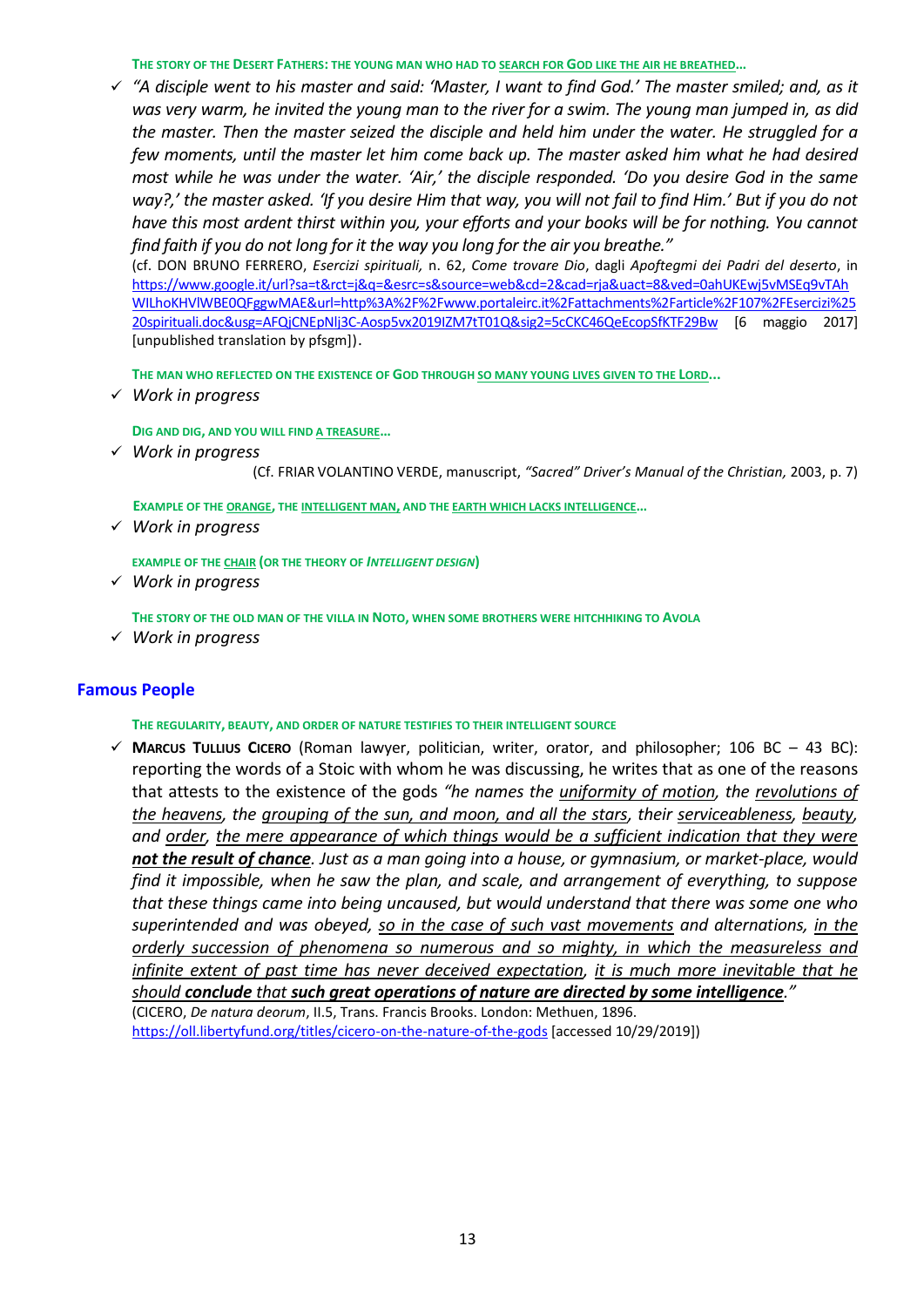**THE ARTIFICER WHO IS ABLE TO DO WHAT MAN CANNOT SHOULD BE IDENTIFIED AS THE DIVINITY**

 *"'If ([Chrysippus] says) there be something in the world that man's mind and human reason, strength and power are incapable of producing, that which produces it must necessarily be superior to man; …[and] what better name is there for this than "god"? …Again, if you see a spacious and beautiful house, you could not be induced to believe, even though you could not see its master, that it was built by mice and weasels..."*  (CICERO, *De natura deorum*, II.16, Loeb Classical Library (1933). [http://penelope.uchicago.edu/Thayer/E/Roman/Texts/Cicero/de\\_Natura\\_Deorum/2A\\*.html](http://penelope.uchicago.edu/Thayer/E/Roman/Texts/Cicero/de_Natura_Deorum/2A*.html) [accessed 10/29/2019])

------------------------------

#### **CONCLUSION:**

#### **STORIES**

**THE STORY OF THE TWO SCIENTISTS AND THE MODEL OF THE UNIVERSE...**

 *Someone recounts: "One day, two scientists were walking around in nature. The first scientist, who was a believer, was amazed before the order, the grandiose regularity, and the beauty of the created world and praised the artistry and genius of the One who was at the origin of all this. His colleague, who was not a believer, told him that there was no author of all this but that it had come about by chance. …The two scientists concluded their walk both remaining with their initial opinion. After a little time, the believing scientist invited the nonbelieving scientist to his house and led him to a huge warehouse. Coming to the front of the warehouse, he had him close his eyes and enter, then turned on a motor and told him to open his eyes. The unbelieving scientist saw a huge model of part of the universe, with many planets that rotated at different speeds and angles, surrounded by various stars of varying size, and every star and every planet turned around itself. …The nonbelieving scientist was amazed and said that it was done very well, and asked his colleague, 'Wow! Did you make all this?'*

*And he responded, 'Who knows, maybe it all just happened by chance…'*

*And the nonbelieving scientist responded, 'What, are trying to make a fool of me?' So the believing scientist said: 'you say I'm making a fool of you when I tell you that maybe a simple model was made by chance…and you don't think that you're making a fool of yourself when you say that the original, that is, the entire universe, came about by chance?!!'"* 

(Cf. *Work in Progress*)

**THE STORY OF THE BARBER REGARDING THE EXISTENCE OF GOD…**

- *"A man went to the barber to have his beard and hair cut. As often happens in these cases, the people present started to talk among themselves, expressing their opinions on various subjects. At a certain point, the barber said, 'I don't believe that GOD exists.'*
	- *-'Why do you think that?,' the client asked.*

*-'It's enough to go out into the street to realize that GOD doesn't exist. If GOD existed, would there be so much evil? Would there be so many desperate people? No. If He existed, there would not be suffering, or so much sadness for humanity. I can't believe that a GOD existed who would allow all these terrible things.'*

*The client did not want to respond hastily, and when the barber finished, he left the business. Once outside, he saw on the barber's street a man with a disheveled beard and very long hair. So he went back inside the barber's shop and said, 'Do you know something? Barbers don't exist!'*

*-'What do you mean, barbers don't exist?,' the barber demanded - 'Then what am I?'*

*-'Sure, they don't exist,' the client said. 'They don't exist, because if they did exist, there wouldn't be people with disheveled hair and long beards, like the man I just saw on the street!' -'Oh, no!' the barber responded. 'Barbers exist, and woe to the people who don't come to me!'*

*-'Exactly!' the client said. 'That's the point. GOD exists! What happens is that people don't look for Him, and for this reason they remain in their sadness and their suffering!'"*

(Cf. MADDALENA NEGRI, *Dio e il barbiere*, (13 Maggio 2010), in *[https://www.sullastradadiemmaus.it/l-eclissi](https://www.sullastradadiemmaus.it/l-eclissi-della-luna/724-dio-e-il-barbiere)[della-luna/724-dio-e-il-barbiere](https://www.sullastradadiemmaus.it/l-eclissi-della-luna/724-dio-e-il-barbiere)* [22 aprile 2017] [unpublished translation by pfsgm])